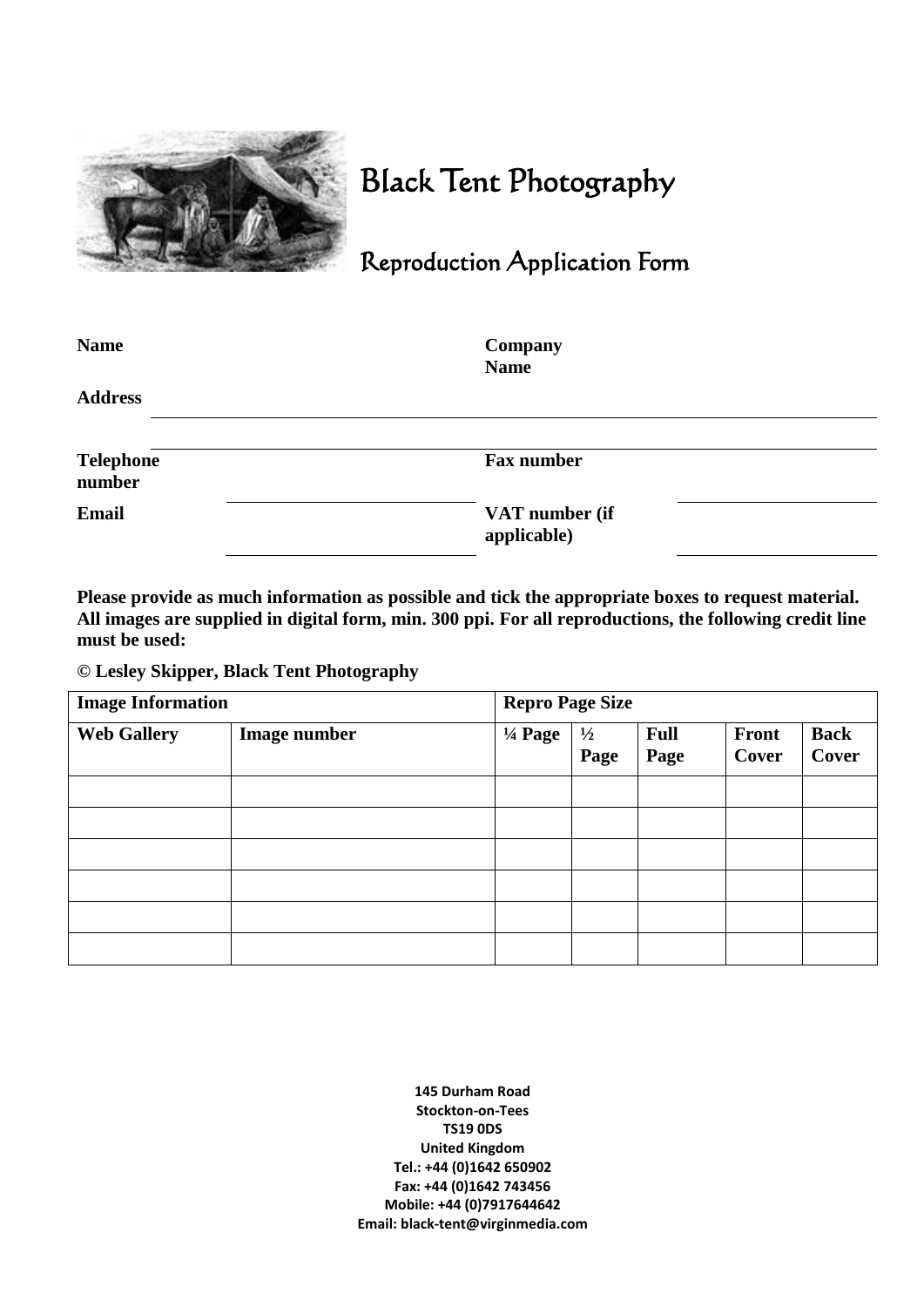| <b>Project</b>                                                                                                                 |                                                             |  |  |  |  |
|--------------------------------------------------------------------------------------------------------------------------------|-------------------------------------------------------------|--|--|--|--|
| Project<br><b>Name</b>                                                                                                         |                                                             |  |  |  |  |
| Image Use (please tick all that apply) Book $\Box$ Magazine $\Box$ Website $\Box$ TV $\Box$                                    |                                                             |  |  |  |  |
| Date of<br>broadcast/<br>publication<br><b>Languages</b><br>(please specify)<br><b>Print Run</b><br>$\left($ approx. $\right)$ | Est. retail price<br><b>Territories</b><br>(please specify) |  |  |  |  |
| Please state how you wish to receive the<br>image(s): On CD/DVD $\Box$ Via YouSendit $\Box$                                    |                                                             |  |  |  |  |
| How did you hear of Black Tent Photography?                                                                                    |                                                             |  |  |  |  |

**Declaration:**

**I have read the terms and conditions on Part 2. I agree to abide by them and understand that permission will be withdrawn if any part of them is infringed.** 

Signed Date

**145 Durham Road Stockton-on-Tees TS19 0DS United Kingdom Tel.: +44 (0)1642 650902 Fax: +44 (0)1642 743456 Mobile: +44 (0)7917644642 Email: black-tent@virginmedia.com**